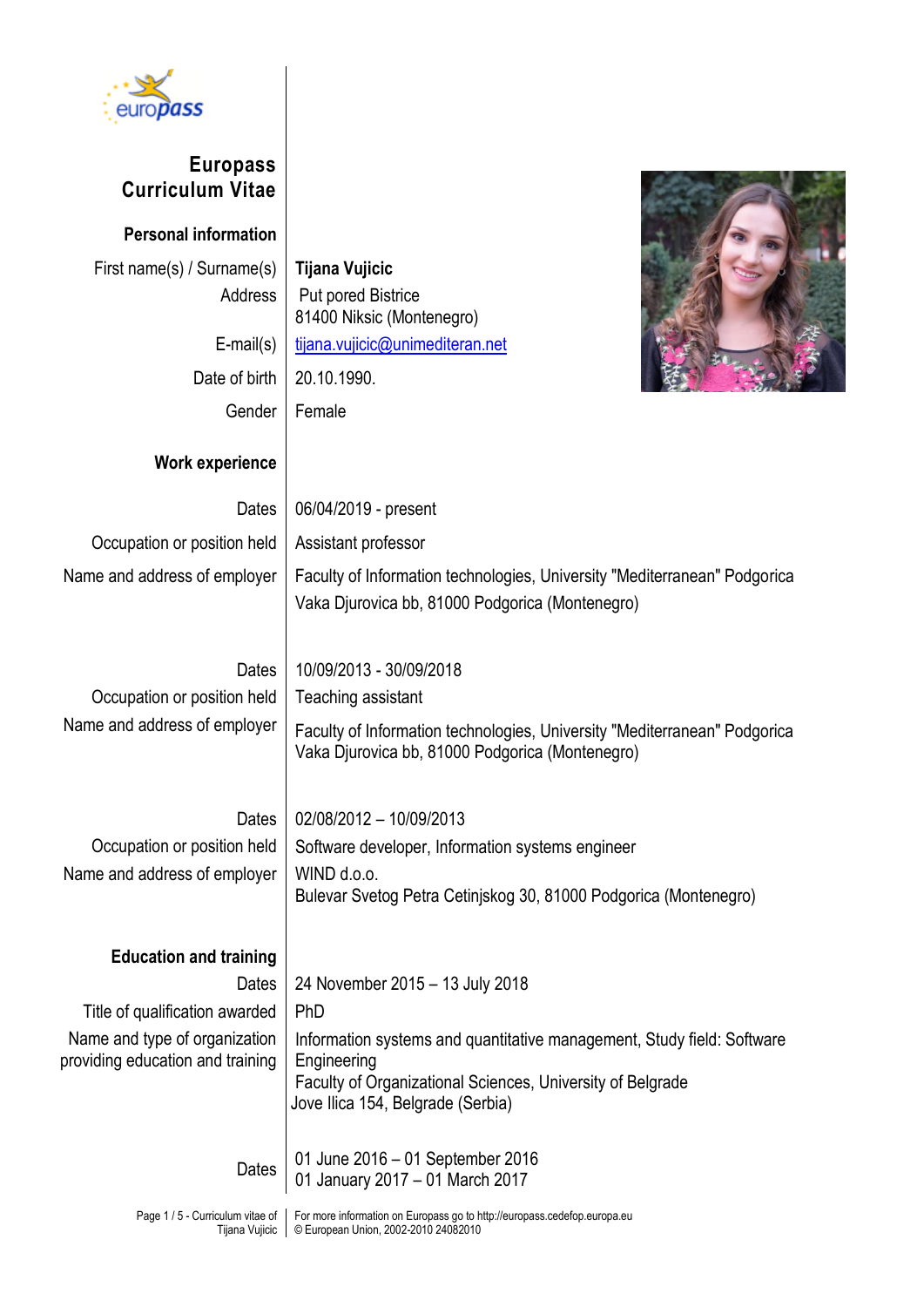| Title of qualification awarded                     | Visiting researcher                                                                                              |                |             |                 |                       |                |                      |                |                    |
|----------------------------------------------------|------------------------------------------------------------------------------------------------------------------|----------------|-------------|-----------------|-----------------------|----------------|----------------------|----------------|--------------------|
| Name and type of organization                      | Computer and Information Sciences Department, Center for Data Analytics and                                      |                |             |                 |                       |                |                      |                |                    |
| providing education and training                   | <b>Biomedical Informatics</b>                                                                                    |                |             |                 |                       |                |                      |                |                    |
|                                                    | <b>Temple University</b><br>1925 N. 12th Street (SERC: 035-02), Philadelphia, PA 19122, US                       |                |             |                 |                       |                |                      |                |                    |
|                                                    |                                                                                                                  |                |             |                 |                       |                |                      |                |                    |
| Dates                                              | 24 November 2013 - 30 April 2015                                                                                 |                |             |                 |                       |                |                      |                |                    |
| Title of qualification awarded                     | Master (MSc) engineer of organizational sciences, with GPA of 10/10                                              |                |             |                 |                       |                |                      |                |                    |
| Name and type of organization                      | Study program Software Engineering and Computer Science, study group Software                                    |                |             |                 |                       |                |                      |                |                    |
| providing education and training                   | Engineering<br>Faculty of Organizational Sciences, University of Belgrade                                        |                |             |                 |                       |                |                      |                |                    |
|                                                    | Jove Ilica 154, Belgrade (Serbia)                                                                                |                |             |                 |                       |                |                      |                |                    |
| Dates                                              | 01 February 2011 - 30 May 2011                                                                                   |                |             |                 |                       |                |                      |                |                    |
| Title of qualification awarded                     | Specialist (Spec. Sci) of Information Technologies, with GPA of 10/10                                            |                |             |                 |                       |                |                      |                |                    |
| Name and type of organization                      | Faculty of Information technologies, University "Mediterranean" Podgorica                                        |                |             |                 |                       |                |                      |                |                    |
| providing education and training                   | Vaka Djurovica bb, 81000 Podgorica (Montenegro)                                                                  |                |             |                 |                       |                |                      |                |                    |
| Dates                                              | 01 September 2009 - 05 July 2011                                                                                 |                |             |                 |                       |                |                      |                |                    |
| Title of qualification awarded                     | Bachelor (BSc) of Information Technologies, with GPA of 10/10                                                    |                |             |                 |                       |                |                      |                |                    |
| Name and type of organization                      | Faculty of Information technologies, University "Mediterranean" Podgorica                                        |                |             |                 |                       |                |                      |                |                    |
| providing education and training                   | Vaka Djurovica bb, 81000 Podgorica (Montenegro)                                                                  |                |             |                 |                       |                |                      |                |                    |
| Dates                                              | 01 September 2005 - 20 May 2009                                                                                  |                |             |                 |                       |                |                      |                |                    |
| Title of qualification awarded                     | High school degree                                                                                               |                |             |                 |                       |                |                      |                |                    |
| Name and type of organization                      | High school "Stojan Cerovic"                                                                                     |                |             |                 |                       |                |                      |                |                    |
| providing education and training                   | Partizanski put bb, 81400 Niksic (Montenegro)                                                                    |                |             |                 |                       |                |                      |                |                    |
| <b>Personal skills and</b>                         |                                                                                                                  |                |             |                 |                       |                |                      |                |                    |
| competencies                                       |                                                                                                                  |                |             |                 |                       |                |                      |                |                    |
|                                                    |                                                                                                                  |                |             |                 |                       |                |                      |                |                    |
| Other language(s)<br>Self-assessment               | Understanding                                                                                                    |                |             | <b>Speaking</b> |                       |                |                      | Writing        |                    |
|                                                    |                                                                                                                  |                |             |                 |                       |                |                      |                |                    |
|                                                    |                                                                                                                  |                |             |                 |                       |                |                      |                |                    |
| European level (*)                                 | Listening                                                                                                        |                | Reading     |                 | Spoken<br>interaction |                | Spoken<br>production |                |                    |
| English                                            | C2 Proficient user C2 Proficient user C1 Proficient user                                                         |                |             |                 |                       |                | C1 Proficient user   |                | C2 Proficient user |
| <b>Italian</b>                                     | Independent<br>B <sub>1</sub>                                                                                    | B <sub>1</sub> | Independent | <b>B1</b>       | Independent           | B <sub>1</sub> | Independent          | B <sub>1</sub> | Independent        |
|                                                    | user<br>(*) Common European Framework of Reference (CEF) level                                                   |                | user        |                 | user                  |                | user                 |                | user               |
|                                                    |                                                                                                                  |                |             |                 |                       |                |                      |                |                    |
|                                                    |                                                                                                                  |                |             |                 |                       |                |                      |                |                    |
| Computer skills and                                | Programming languages and mathematical packages: Java, C#, Python, Clojure,<br>MatLab, R                         |                |             |                 |                       |                |                      |                |                    |
| competences                                        | Web programming: HTML, CSS, JavaScript, PHP                                                                      |                |             |                 |                       |                |                      |                |                    |
|                                                    | Mobile programming: Android, iOS<br>Databases: Oracle, Microsoft, MySQL, NoSQL databases                         |                |             |                 |                       |                |                      |                |                    |
| Page 2 / 5 - Curriculum vitae of<br>Tijana Vujicic | For more information on Europass go to http://europass.cedefop.europa.eu<br>© European Union, 2002-2010 24082010 |                |             |                 |                       |                |                      |                |                    |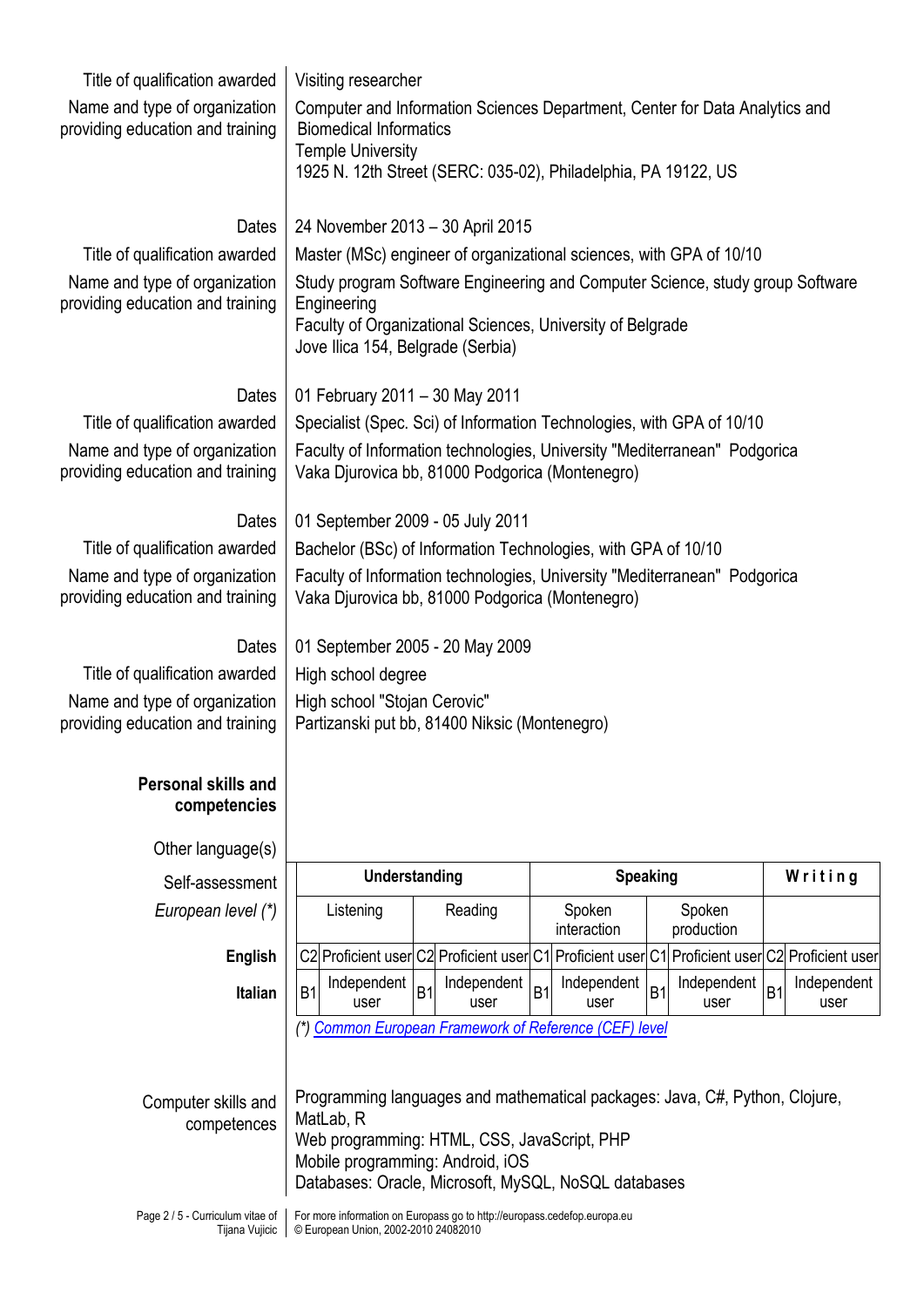|                               | Computer aided design/engineering: optical imaging, AutoCAD, PhotoShop, Corel<br>Other: Windows OS, Microsoft Office, Mac OS                                                                                                                                                    |
|-------------------------------|---------------------------------------------------------------------------------------------------------------------------------------------------------------------------------------------------------------------------------------------------------------------------------|
| <b>Additional information</b> | Other professional activities:                                                                                                                                                                                                                                                  |
|                               | 26 August 2018 – 28 August 2018, New Voice Regional Speaker at the NSF<br>$\bullet$<br>US-Serbia and West Balkan Data Science Workshop organized by US National<br>Science Foundation and Center for Science and Innovation Serbia, Belgrade,<br>Serbia                         |
|                               | 01 January 2017 – 01 March 2017, Student intern, Computer and Information<br>$\bullet$<br>Sciences Department, Center for Data Analytics and Biomedical Informatics,<br>Temple University Philadelphia, Pennsylvania, USA                                                       |
|                               | 01 June 2016 – 01 September 2016, Short-term scholar, Computer and<br>$\bullet$<br>Information Sciences Department, Center for Data Analytics and Biomedical<br>Informatics, Temple University Philadelphia, Pennsylvania, USA                                                  |
|                               | 27 May 2016 – 27 May 2016, Judge at the Hackathon programming<br>$\bullet$<br>competition, Podgorica, Montenegro                                                                                                                                                                |
|                               | 04 October 2015 - 07 October 2015, Participant of International investment<br>$\bullet$<br>conference PACINO (Platform for trans-Academic Cooperation in Innovation),<br>Corfu, Greece                                                                                          |
|                               | • 25 February 2015 – 28 February 2015, Participant of Open Data Manchester,<br>Manchester, United Kingdom                                                                                                                                                                       |
|                               | 18 November 2014 – 20 November 2014, Participant of the How to Web<br>$\bullet$<br>Startup Spotlight, Bucharest, Romania                                                                                                                                                        |
|                               | 01 February 2011 - 30 May 2011, Oracle Academy course for Database design<br>$\bullet$<br>and Programming With SQL                                                                                                                                                              |
|                               | 01 September 2011 - 30 December 2011, Oracle Academy course for<br>$\bullet$<br>Database Programming                                                                                                                                                                            |
|                               | 07 May 2012 - 11 May 2012, Oracle University Seminar Developing Web<br>Services Using Java Technology                                                                                                                                                                           |
|                               | 01 November 2013 – 30 December 2013, Oracle Academy course for Database<br>Programming with PL/SQL                                                                                                                                                                              |
|                               | <b>Published papers:</b>                                                                                                                                                                                                                                                        |
|                               | Balota, A., Grebovic, S., Skuletic, S., Vujicic, T., & Radunovic, P.: System of<br>connections and transport of data registered from lightning discharges.<br>Microprocessors and Microsystems, DOI:<br>https://doi.org/10.1016/j.micpro.2018.07.011, 2018                      |
|                               | Vujicic T., Glass J., Zhou F., Obradovic Z.: Gaussian Conditional Random<br>$\bullet$<br>Fields Extended for Directed Graphs, ECML PKDD 2017 Journal track,<br>Machine Learning Springer journal, DOI: 10.1007/s10994-016-5611-7, 2017                                          |
|                               | Scepanovic, S., Loshkovska, S., Balota, A., Radunovic P., Knezevic, I., Vujicic,<br>T., Petrusic, D. & Antovic, I. (2017). Case Studies of Dynamic SOA Services for<br>The Healthcare Systems in Montenegro and Macedonia, ICT Innovations Web<br>proceedings, ISSN: 1865-0937. |
|                               | Zaric, N., Scepanovic, S. Vujicic T., Ljucovic, J. & Davcev, D. (2017). The<br>Model for Gamification of E-learning in Higher Education Based on Learning<br>Styles, ICT Innovations, DOI: 10.1007/978-3-319-67597-8, ISSN: 1865-0929,                                          |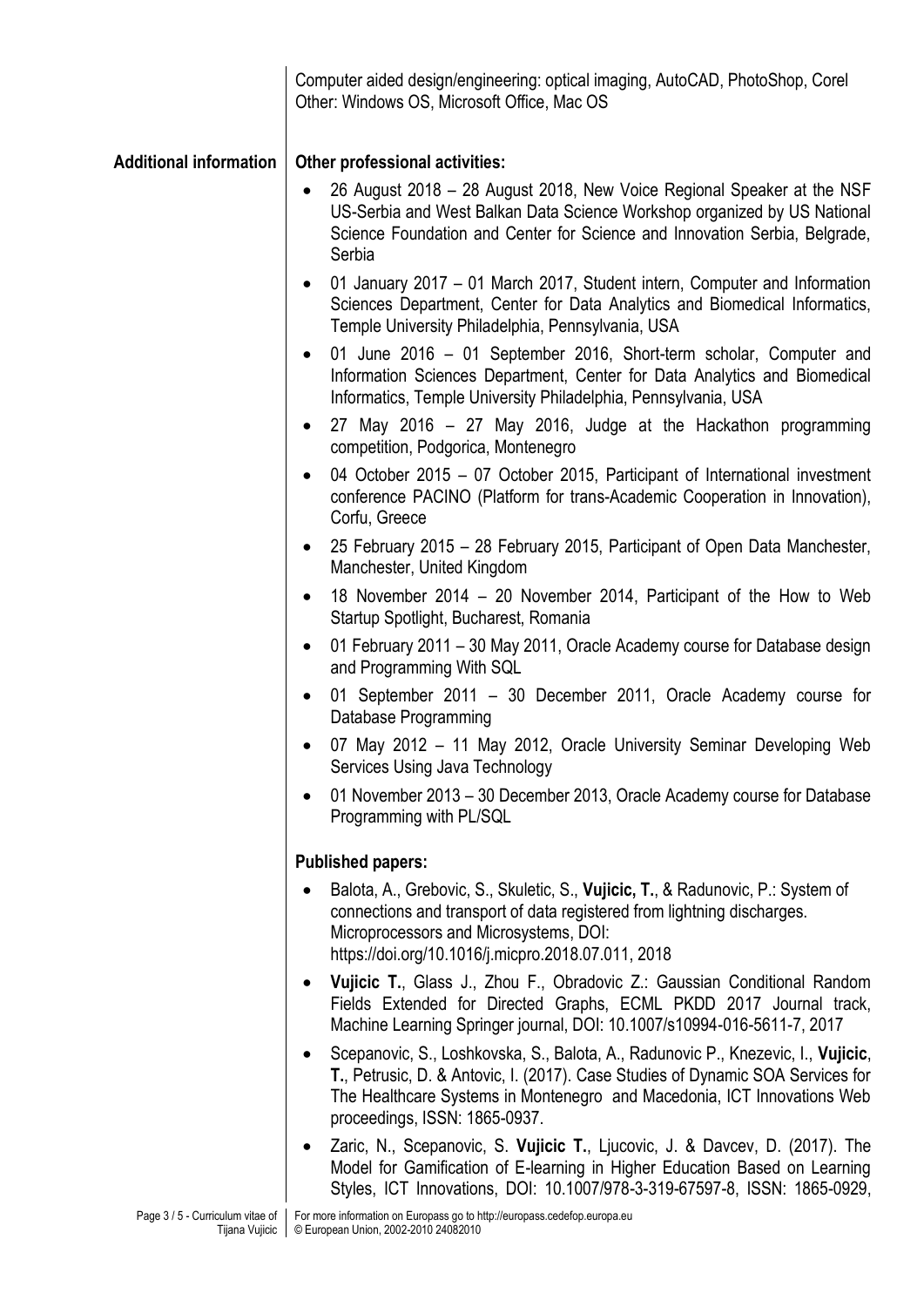ISBN: 978-3-319-67596-1.

- Radunovic P., **Vujicic T.**, Balota A.: Web Application for Lightning Activity Monitoring System (LAMS), CISTI Conference, Lisbon, Portugal, 2017
- Balota A., Grebović S., **Vujicic T.**, Radunović P.: Connection links and transport of atmospheric discharges registered data, MECO Conference, Bar, Crna Gora, 2017
- Matijevic T., **Vujicic T.,** Ljucovic J., Radunovic P., Balota A.: Performance Analysis of Girvan-Newman Algorithm on Different Types of Random Graphs, CECIIS Conference, Varazdin, Croatia, 2016
- **Vujicic T.,** Matijevic T., Sevarac Z., Ljucovic J., Balota A.: Comparative Analysis of Methods for Determining Number of Hidden Neurons in Artificial Neural Network, CECIIS Conference, Varazdin, Croatia, 2016
- Ljucovic J., **Vujicic T.**, Matijevic T., Tomovic S., Scepanovic S.: Comparative analysis of classic clustering algorithms and Girvan-Newman algorithm for finding communities in social networks, Entrenova Conference, Rovinj, Croatia, 2016
- Ljucovic J., Matijevic T., **Vujicic T.**, Tomovic S.: Analysis of social network random model and comparison to real collaboration network, ITRO Conference, Zrenjanin, Serbia, 2016, ISBN 978-86-7672-285-3
- **Vujicic T.**, Scepanovic S., Jovanovic J.: Requirements Engineering in Culturally and Technologically Diverse Settings, MECO Conference, Bar, Montenegro, 2016, ISBN: 978-1-5090-2222-9
- **Vujicic T.**, Radunovic P., Antovic I., Vlajic S.: Data usability prediction using neural networks, YUINFO Conference, Kopaonik, Serbia, 2016, ISBN: 978-86- 85525-17-9
- Scepanovic S., **Vujicic T.**, Radunovic P., Antovic I., Vlajic S.: Challenges in design of games for mobile learning, INTED2016 Proceedings, Valencia, Spain, 2016, ISBN: 978-84-608-5617-7, ISSN: 2340-1079
- Scepanovic S., **Vujicic T.**, Matijevic T.,Radunovic P.: Game based mobile learning – application development and evaluation, Conference on eLearning, Belgrade, Serbia, 2015, ISBN: 978-86-89755-07-7
- Scepanovic S., **Vujicic T.**, Radunovic P., Zupanc K., Bosnic Z.: Geostep platform for mobile game-based learning, International Electrotechnical and Computer Science IEEE Conference ERK, PortoroZ, Slovenia, 2015, ISSN: 1581-4572
- Radunovic P., **Vujicic T.**, Knezevic I.: Comparison of the functional and imperative approach to programming, XIX International Scientific-Professional conference Information Technology, Zabljak, Montenegro, 2014, ISBN: 978-86- 85775-15-4
- **Vujicic T.**, Radunovic P., Knezevic I.: Comparative analysis of NOSQL and SQL database, on the example of Datomic and MSSQL, XIX International Scientific-Professional conference Information Technology, Zabljak, Montenegro, 2014, ISBN: 978-86-85775-15-4
- Radunovic P., **Vujicic T.**, Karanikic M., KneZevic I: Simulation model of threestate scheme, XVII International Scientific-Professional conference Information Technology, Zabljak, Montenegro, 2012, ISBN: 978-86-7664-102-4
- **Vujicic T.**, Strujic DZ., Sendelj R.: Advantages of using the Hibernate framework over using the JDBC in Java EE applications, XVII International